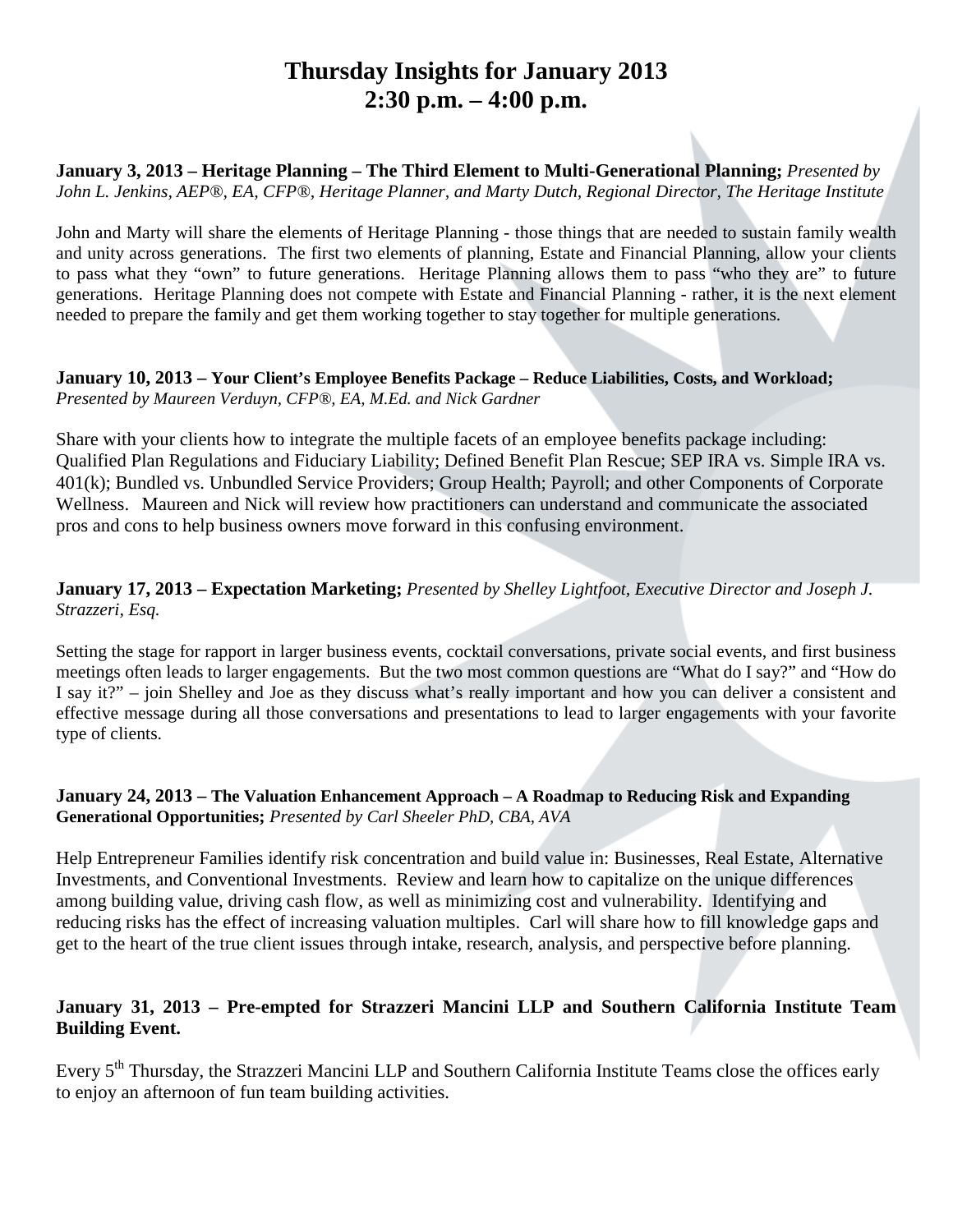## **Thursday Insights for February 2013 2:30 p.m. – 4:00 p.m.**

### **February 7, 2013 – Begin With the End in Mind;** *Presented by Greg Banner, CLU®, CFP®, CRTP and Alejandro Matuk, Esq.*

From Choosing an Entity (Sole Proprietorships, Partnerships, Corporations, and Limited Liability Companies) to Evaluating the Entities, this course surveys each business entity option. Multiple considerations dictate which choice of entity, for example: What are the business goals of the owner(s)? How does ownership, liability protection, capitalization, management, sale of the business, estate planning, taxation, and owner and employee benefits affect the choice of business entity? Learn The Entity Choice Matrix.

### **February 14, 2013 – Trustee Training – Rights and Responsibilities;** *Presented by Kimberly Vawter, Esq. and Stephen J. Mancini, Esq.*

A client or a client's family member has just passed away and now the successor trustee must serve as trustee of the living trust. Are you prepared to handle the myriad of questions that successor trustees will have regarding their rights and responsibilities? Are you aware that tax and investment advice may be different in these situations? To help avoid personal liability, a trustee must seek professional financial, accounting and legal advice. This course is an overview of the legal and procedural requirements of trust administration to assist trustees and their advisors to properly discharge their duties. It addresses the need for legal, tax, accounting, and complete investment planning in trust administration.

## **February 21, 2013 – Pre-empted due to The Gathering**

We hope you can join us for our ninth annual Gathering for two days of shared insights, education, and collegiality. For more information or to register online, please visit www.laureatecenter.com.

## **February 28, 2013 – Growing Your Practice – Partnering with SCI;** *Presented by Joseph J. Strazzeri, Esq. and Shelley Lightfoot, Executive Director*

Joe and Shelley will share a process to help grow your practice through clarity in message, benefit & process marketing, and partnering. Learn the steps involved to compare and contrast the differences, concerns, and opportunities of the reality of your firm compared to what you believe it is and what you want it to be. Refine your practice - attract new clients, engage current clients, re-approach prospects, and increase cross referrals.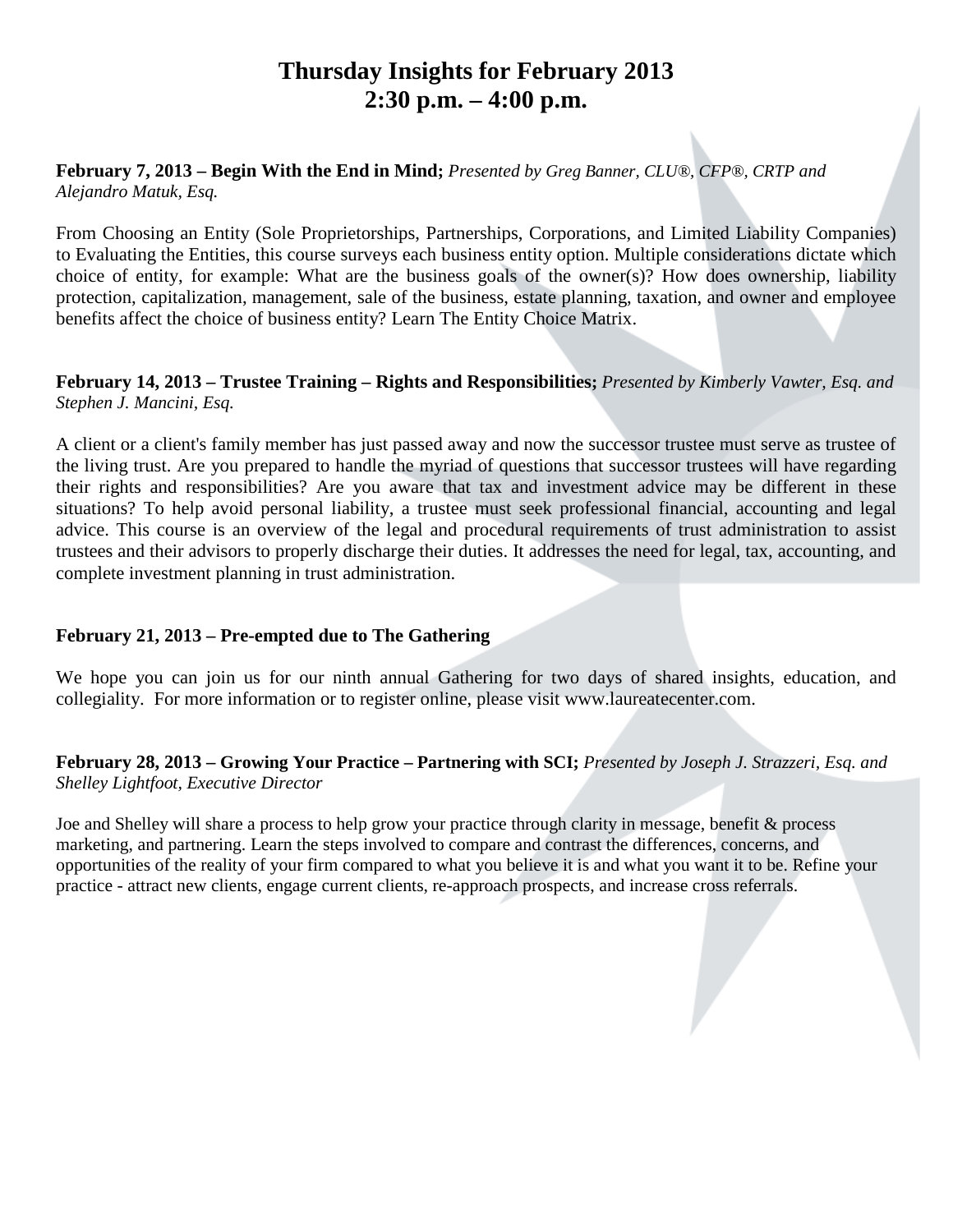## **Thursday Insights for March 2013 2:30 p.m. – 4:00 p.m.**

## **March 7, 2013 – The Large IRA;** *Presented by John Jenkins, AEP, EA, CFP®*

Do you know what kills more large IRA accounts than anything else? - Admiration. Admiration kills large IRA accounts because the owner, and even the financial advisor who helped them grow the account, fail to plan for the ultimate income and potential estate taxes due on the balance. Instead, they get caught up in growing the account to the largest possible balance, admiring each statement and deriving great satisfaction from their savings and investment success. Come and learn how to leverage an IRA into a legacy asset that supports not only the owner and their spouse, but also several generations of beneficiaries.

## **March 14, 2013 – SCI Spring Quarterly Mixer – A St. Patrick's Day Celebration**

While we often come together for education and collegiality, let's take this opportunity to just enjoy each other's company and celebrate St. Patrick's Day – a little early. The Southern California Institute invites you to learn interesting facts about Saint Patrick's Day, sample spirited Irish drinks, and taste traditional Irish eats!

### **March 21, 2013 – Start, Manage, & Maximize your Wordpress Website: Lab Session for Blogging;**  *Presented by Rob Pene, Director of Digital Education and Communication*

As search engines continue to evolve and change, one thing remains: quality content yields results. In this "Lab" session, we invite you to bring your laptops and thinking caps and join Rob in creating your Wordpress Website from start to finish. Wordpress is a website platform with superior blogging functionality that allows search engines to find your content quickly and often. Start blogging on your very own website and reap the benefits of allowing people to meet you before they meet you, through your digital platform.

**March 28, 2013 – Trust Owned Life Insurance and the Accidental Fiduciary: What you Need to do to Protect Yourself;** *Presented by Lori Messina, J.D. CEO, PolicyLogix LLC and Jay Rudkin, Managing Director, Best Practices of America Fiduciary Services*

There is a \$3 trillion pool of life insurance being neglected by the financial services industry - join Lori and Jay as they discuss whether that is a liability or an opportunity for you. With more regulatory requirements, consumer pressure for transparency and increasing fiduciary litigation - these assets can no longer be ignored!

Clearly, a trustee of an irrevocable life insurance trust (ILIT) has a fiduciary duty to manage the life insurance asset that demonstrably minimizes costs, maximizes benefits and analyzes suitability. But what if you are not a trustee, but another professional advisor that has clients with existing life insurance holdings? Will you be considered a fiduciary with respect to the life insurance?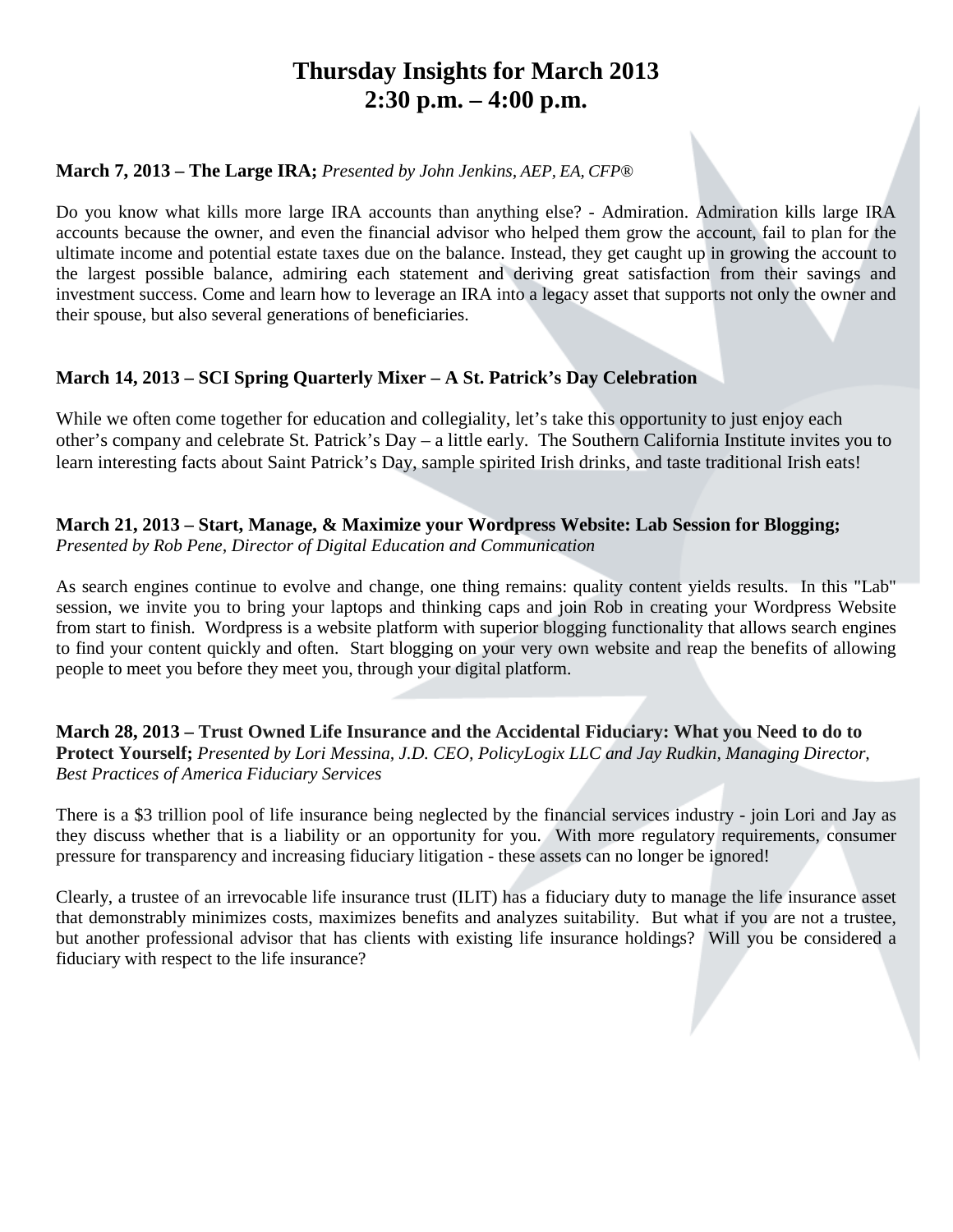## **Thursday Insights for April 2013 2:30 p.m. – 4:00 p.m.**

**April 4, 2013 - 7 Steps to Successful Business Exit Strategies;** *Presented by Gregory R. Banner, CLU®, CFP®, CRTP & Alejandro Matuk, Esq*.

Every business owner needs to plan with the end in mind as to how they are going to transition out of their business. Exit planning is a customized process of setting goals and deciding how to best achieve them. Proper exit planning will help maximize a business owner's return and minimize the tax liability when the business is transferred or sold.

## **April 11, 2013 – Engaging Clients with Real Estate - One Man's Trouble is Another Man's Opportunity;**  *Presented by Ryan Ponsford & Freddy Garmo, Esq.*

All of our clients own real estate – from their primary residence to vast portfolios of various real estate asset classes. The majority are working to find the answer as to where they should allocate capital - addressing their non-performing assets versus looking into new investment opportunities. They are coming to you, their trusted advisors, in search for wise counsel. In this discussion, we will walk through real examples of what has worked for clients in distressed situations as well as the landscape for investors. You will be provided with tools and ideas for engaging these clients in conversation and strategic counsel.

## **April 18, 2013 – Pre-empted for Strazzeri Mancini LLP FamilyCare™ Education Program**

Strazzeri Mancini LLP holds education events twice per year for members of their FamilyCare™ Education Program. Clients are invited for an evening of champagne, dessert, interesting education, and clarity to keep current on: real estate; asset protection; probate/estate law; economy & investments; and tax law.

## **April 25, 2013- Health Care Reform 101;** *Presented by Kristin Kahle, MBA*

Join Kristin as she shares insights to help you and your clients understand how they will be affected by the health care reform. Learn the 41 taxes inside health care; what the employer shared responsibilities are; timelines and deadlines; what you need to know about compliance; and business strategy ideas that will help your business owner clients plan for the future.



*OWNERS…..AUGUST 22 & 23, 2013.….HYATT REGENCY – LA JOLLA……..….SAVE THE DATE…...*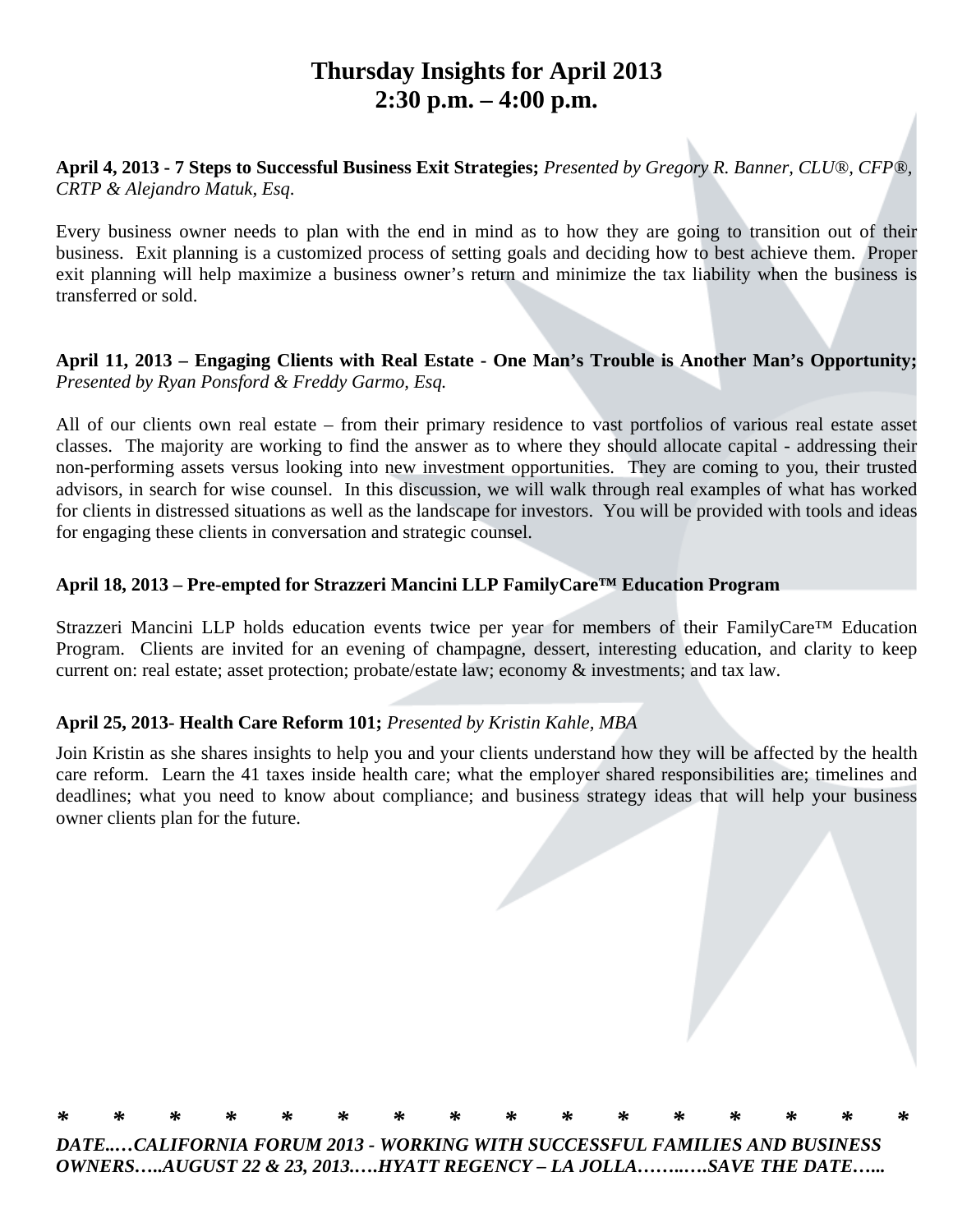

## **Thursday Insights for May 2013 2:30 p.m. – 4:00 p.m.**

## **May 2, 2013 – How Charitable Strategies Enhance Estates;** *Presented by John L. Jenkins, AEP, EA, CFP®*

Wealthy families cannot leave 100% of their estates to their children and grandchildren because the estate and the gift transfer tax system intervene. This workshop will demonstrate how philanthropy actually enhances what the family receives while benefiting worthy charitable causes in meaningful ways.

## **May 9, 2013 – Pre-Empted for Laureate in Wealth Strategies: Session 1**

The Laureate Programs are courses focused on attracting, retaining and working with affluent clientele in a collaborative professional environment. Please visit www.laureatecenter.com for more information.

## **May 16, 2013 – Are you Referable? - The Practice Experience**; *Presented by Shelley Lightfoot, Executive Director & Steve Mancini, Esq.*

We are living at a time when extraordinary estate and wealth strategies planning advisors are needed like never before. As a result, the public is searching for answers on how to preserve and protect what they have; and for answers on how to thrive into the future. This course is a dialogue on professional collaboration and the type of practice your referral sources and clients experience - your practice as seen through the eyes of others. It introduces you to techniques which you and your team may use to gain the skills and quiet confidence to position your practice in the forefront of your community and how you can become a "referable" resource to others. Your practice is like no other and should be unique to you.

## **May 23, 2013 – Creating Enhanced Client Value – A Roadmap to Reducing Risk and Expanding Practice Opportunities;** *Presented by Carl Sheeler PhD, CBA, AVA*

Help Entrepreneur Families identify risk concentration and build value in their holdings. Review and learn how to capitalize on the unique differences among building value and cash flow for both the client and your own business. This presentation has two components: (A) What entrepreneurial and UHNW families have stated they want from their advisors and how delivering it increases client retention and billings opportunities. This will address everything from virtual family offices to quarterbacking partial and full liquidity options and (2) How practitioners who assist clients in identifying and reducing risks create increased valuation multiples. This will discuss due diligence from the legal, tax, strategic, and financial buyer perspective. Carl will share how to fill knowledge gaps and true client issues through intake, research, analysis, and perspective that goes well beyond basic planning.

## **May 30, 2013** – **Pre-Empted for the Strazzeri Mancini and Southern California Institute Team Building Event**

Every 5<sup>th</sup> Thursday, the Strazzeri Mancini LLP and Southern California Institute Teams close the offices early to enjoy an afternoon of fun team building activities.

|  |  |  |  |  |  |  | * * * * * * * * * * * * * * * * |  |
|--|--|--|--|--|--|--|---------------------------------|--|
|  |  |  |  |  |  |  |                                 |  |

*CALIFORNIA FORUM 2013 - WORKING WITH SUCCESSFUL FAMILIES AND BUSINESS OWNERS … AUGUST 22 & 23, 2013…HYATT REGENCY – LA JOLLA….SAVE THE DATE...CALIFORNIA FORUM*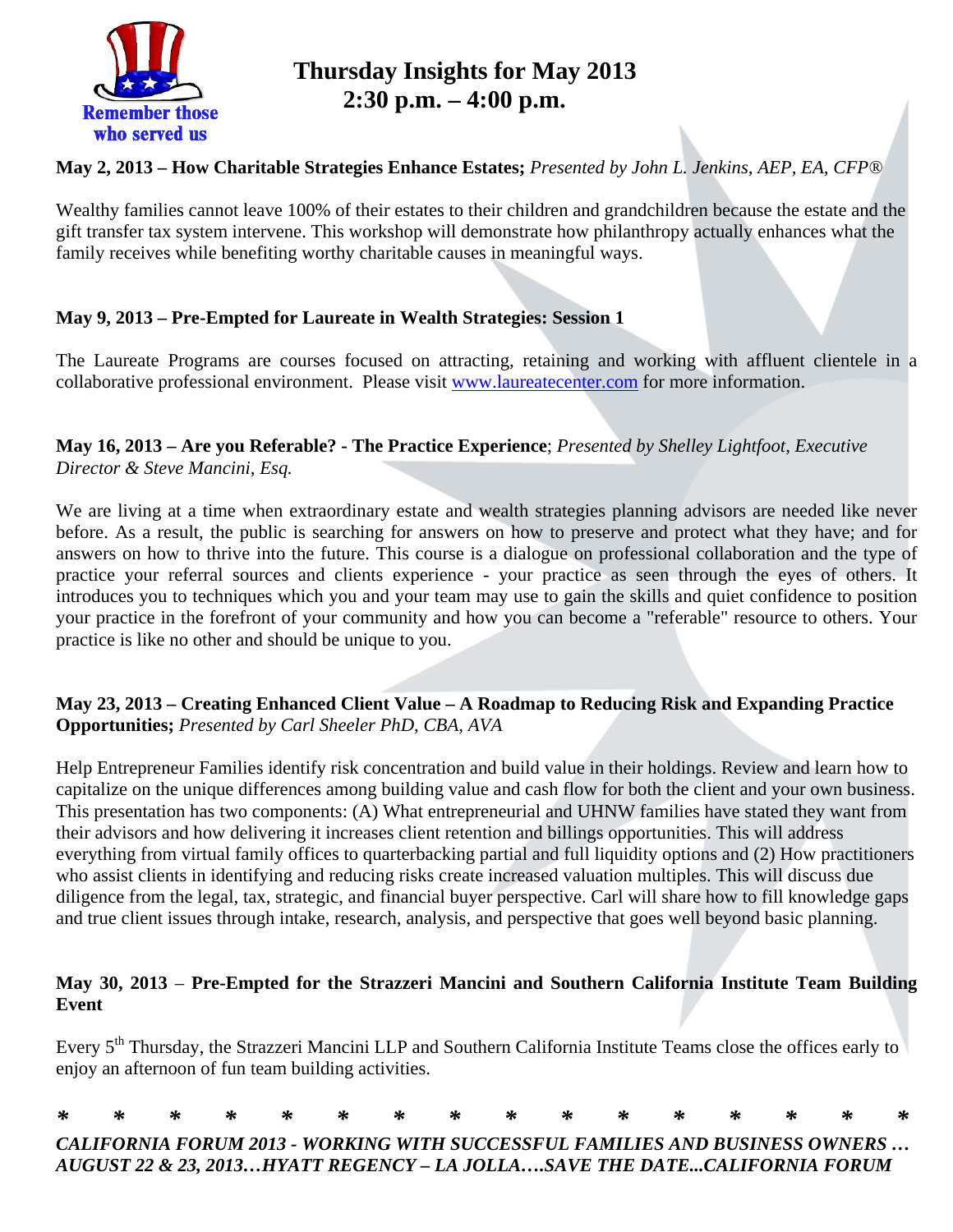## **Thursday Insights for June 2013 2:30 p.m. – 4:00 p.m.**

### **June 6, 2013 – Buy Sell Agreements;** *Presented by Gregory Banner, CFP®, CLU® & Alejandro Matuk, Esq.*

Greg and Alex will discuss common issues business owners need to address regarding buy-sell agreements including: Advantages, disadvantages, the different types, funding alternatives, valuation issues and common problems business owners encounter.

## **June 13, 2013 – SCI Quarterly Mixer – 3rd Annual "Margaritaville"**

While we often come together for education and collegiality, let's take this opportunity to just enjoy each other's company. Send us your margarita recipes – we'll taste them all and choose the top three to serve at the mixer along with some delicious south-of-the-border treats. Can your favorite beat last year's winner, The M.Y. Margarita by Mark Young?

**June 20, 2013 – Long Term Care; Where We've Been, Where We Are, and Where We're Going;** *Presented by Trey Fairman, J.D., LL.M & Teri A. Olsen, President, LTC Experts*

Trey and Teri will review the progression of long term care planning up to today with a focus on how insurance products are used to solve needs. This will be a market focused discussion with emphasis on a variety of solutions and how those solutions relate to estate planning and wealth transfer planning – it's not just for the mainstream. Discover how to recognize and provide the best long term care options for your clients and their families

## **June 27, 2013 – The SEO Edge;** *Presented by Rob Pene, Director of Digital Communication and Education*

Are you already online with a website? Are you getting the traction you want? We all know that Google is the NUMBER 1 website and Search Engine in the world. To maximize your opportunity in attracting & engaging the clients you desire, wouldn't it make sense to rank high enough to be on the first page of Google when your potential clients are searching for your services? Join Rob as he shares insight on SEO best practices for 2013 and beyond. The SEO landscape continues to evolve, stay up to date with insider information and give your digital presence the edge over your competition.



*2013 - WORKING WITH SUCCESSFUL FAMILIES AND BUSINESS OWNERS … AUGUST 22 & 23, 2013…HYATT REGENCY – LA JOLLA….SAVE THE DATE...CALIFORNIA FORUM 2013…WORKING*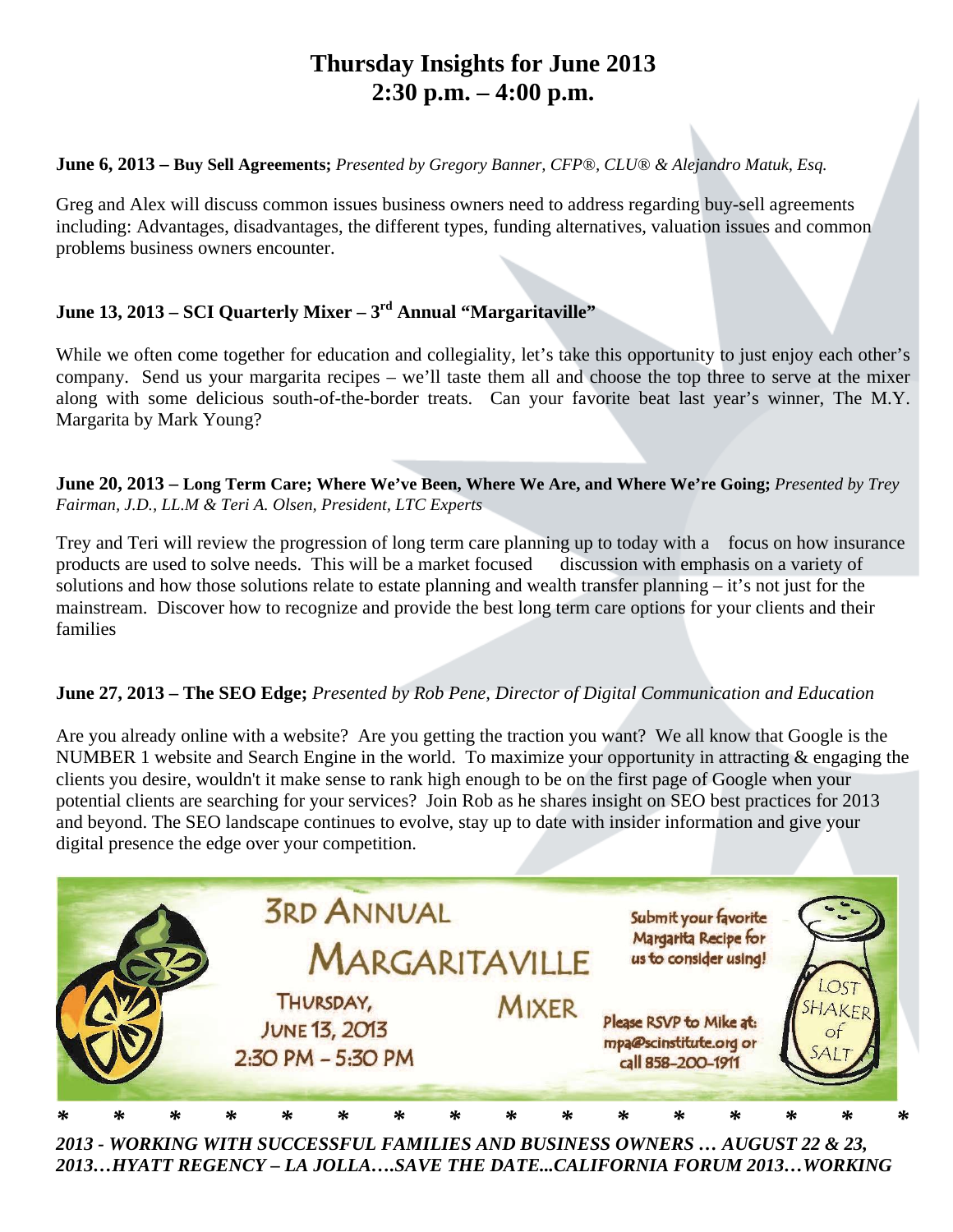## **Thursday Insights for July 2013 2:30 p.m. – 4:00 p.m.**

#### **July 4, 2013 – Office Closed for Fourth of July Holiday**

Southern California Institute wishes you a safe and fun Fourth of July celebration.

#### **July 11, 2013 – Three Doors of Estate Planning;** *Presented by John Jenkins, AEP®, EA, CFP®*

This workshop will explore the three doors to estate planning: family; charity; and the IRS. It will point out that client estates normally go through only two of the three doors - the ones they choose either consciously (through planning) or unconsciously (without planning). We will further demonstrate the planning strategies available to maximize the benefits to families and minimize, if not completely zero out, the benefit to the IRS.

#### **July 18, 2013 –Traditional Estate and Business Planning;** *Presented by Joseph Strazzeri, Esq. and Alejandro Matuk, Esq.*

By combining your client's legal, financial, tax, philanthropic, and business matters into a unified plan, you can:

- •Increase your client's control over his or her affairs;
- •Assure the continuance of your client's lifestyle and the protection of your client's assets;
- •Enable your client to pass his or her values and work ethic to his or her heirs;
- •Substantially reduce excise, gift, estate, income, and generation-skipping taxes;
- •Manage the value of your client's business interests; and
- •Keep your client's affairs free from publicity and the costs and delay of probate.

#### **July 25, 2013 – Pre-empted for WealthCounsel Annual Symposium in Denver**

This national program is designed for Estate, Elder Law, and Financial Professionals. This year's event theme is The Continuum of Care: Cultivating Consistent, Value-Driven, Client Relationships. Register at [www.planning4generations.com.](http://www.planning4generations.com/)

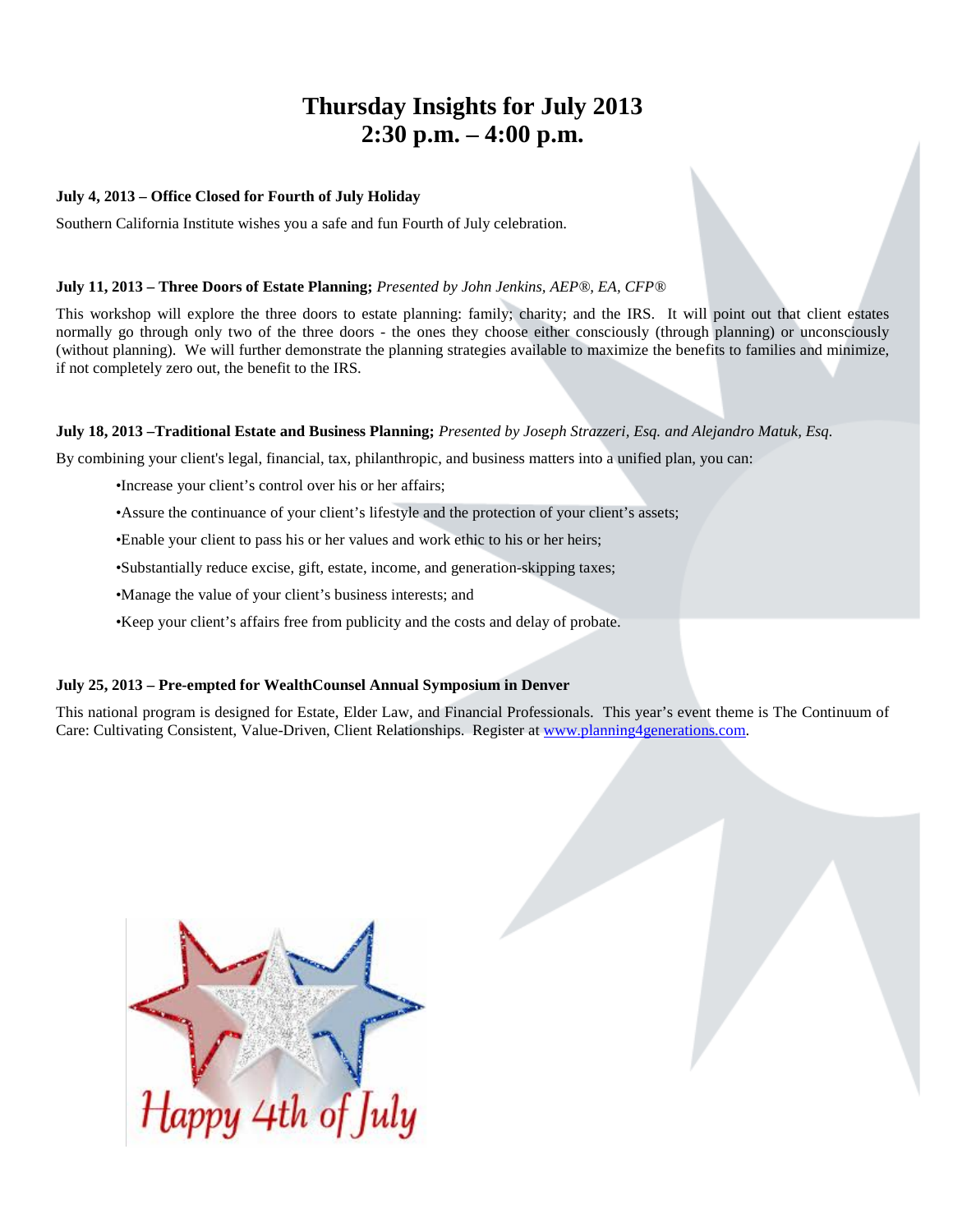## **Thursday Insights for August 2013 2:30 p.m. – 4:00 p.m.**

#### **August 1, 2013 – Delivering Vision;** *Presented by Peter Sieffert, Business Consultant*

Peter will provide you with the tools to partner with your business owner clients and guide them through a process that identifies their vision and goals; determines the current value of their business now versus where they want it to be; and develops a gap or surplus plan to increase income or take chips off the table. Help your business owners achieve their vision and get the business where they want it to be upon retirement.

#### **August 8, 2013 – Pre-Empted for Laureate Center for Wealth Advisors – Session 2**

The Laureate Programs are a variety of educational courses focused on attracting, retaining, and working with affluent clientele in a collaborative professional environment. Please visit [www.laureatecenter.com](http://www.laureatecenter.com/) for more information.

**August 15, 2013 – The Final Peace to Pre-Planning: Pre-Arrangement of Final Needs ~ What it Means to Your Clients and What it Can Do to Enhance Your Practice;** *Presented by Celesd F. Willoughby, Advanced Planning Department Manager for Dignity Memorial*

Celesd will have a conversation with you about the financial and emotional benefits of pre-arranging funeral and cemetery needs long before the need arises. What you learn in this course will position you to better help your clients understand the advantages of pre-planning and securing this final piece, and how it will positively impact their overall financial and family protection strategies. We will also discuss how to supplement your service offerings through professional collaboration.

#### **August 22, 2013 – Pre-empted for preparation of the California Forum – Working with Successful Families and Business Owners**

This California Forum will be a one-day program to benefit Sharp Healthcare Foundation to be held on Friday, August 23. It is designed to help accountants, attorneys, bankers, life professionals, financial advisors, and other wealth advisors build teams that provide optimum service with atypical strategies and solutions for their clients. Register at [www.scinstitute.org.](http://www.scinstitute.org/)

#### **August 29, 2013 – Pre-Empted due to the Strazzeri Mancini and Southern California Institute Team Building Event**

Every 5<sup>th</sup> Thursday, the Strazzeri Mancini LLP and Southern California Institute Teams close the offices early to enjoy an afternoon of fun team building activities.

# **Wondering about opportunities to partner with SCI?**

To explore how SCI may be right for you, just give Shelley Lightfoot a call at 858-200-1911. Where appropriate, we will request your marketing materials and schedule a two-hour Understanding Your Practice meeting for us to gain a first blush understanding and suggest possible recommendations and/or opportunities for your practice.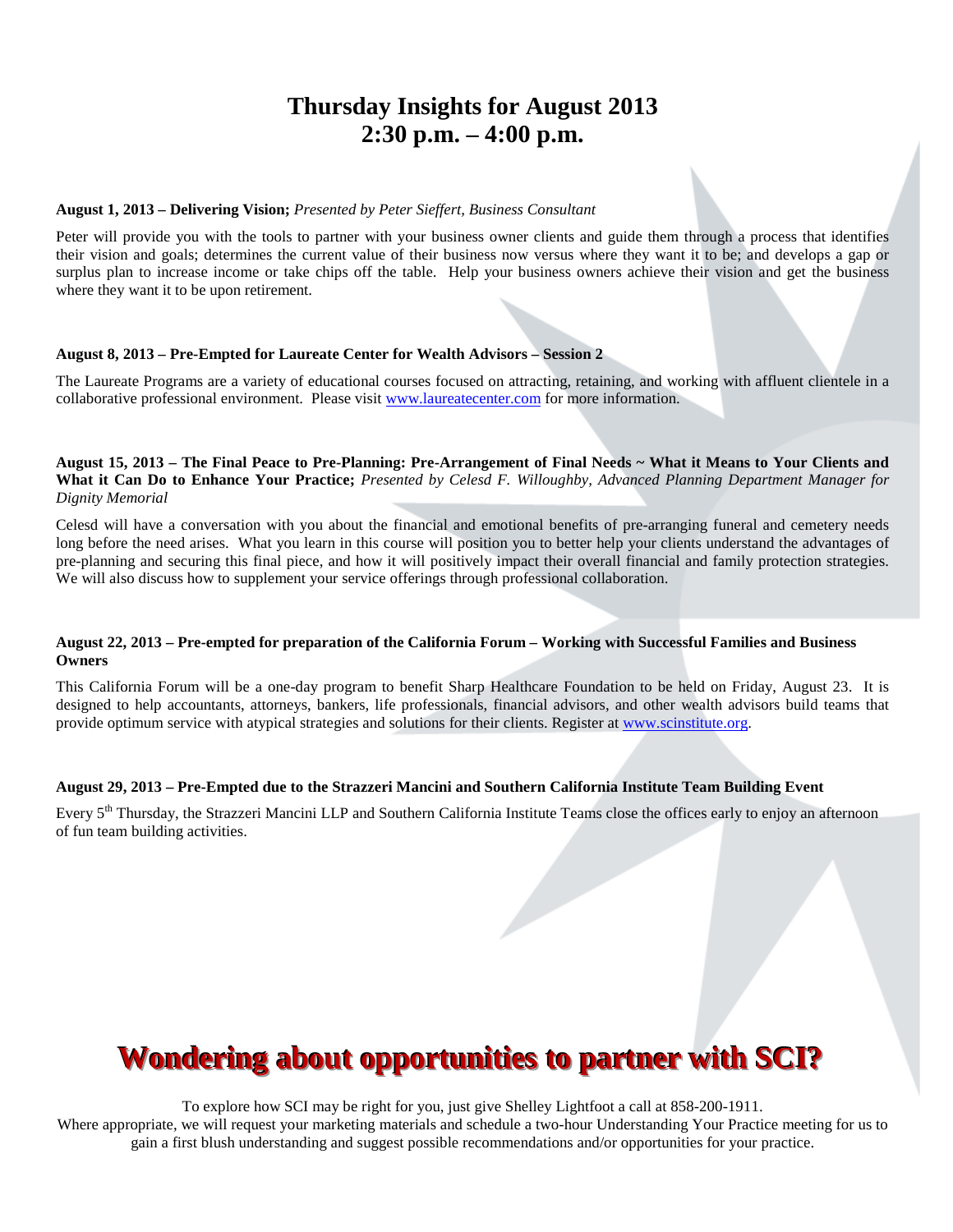## **Thursday Insights for September 2013 2:30 p.m. – 4:00 p.m.**

**September 5, 2013 – Income for Life Model – NextPhase, Retirement Income Distribution Solutions;** *Presented by John Jenkins, AEP®, EA, CFP®*

The Income for Life Model® is an investment strategy with the objective of providing inflation-adjusted income for life. The strategy allocates assets in a manner that places a heavy emphasis on guaranteed streams of income that continue over long periods of time. This is extremely important because Americans are increasingly being forced to rely upon their own retirement savings to create the retirement income they will need. With longevity increasing and interest rates low, creating durable streams of retirement income can be challenging. The Income for Life Model® provides a sound foundation for creating that income.

#### **September 12, 2013 – SCI Quarterly Mixer – Backyard Barbecue!**

While we often come together for education and collegiality, let's take this opportunity to just enjoy each other's company and celebrate Labor Day with an all-American, end-of-summer barbecue!

#### **September 19, 2013 – Social Security: Your Questions Answered;** *Presented by Ryan Hyslop, AAMS*

Ryan will lead an interactive discussion regarding the following questions about social security: Will Social Security be there for me in retirement? How can I maximize my Social Security benefit? When should I take Social Security? What are survivor and spousal benefits and who is eligible? What are the Windfall Elimination Period and the Government Pension Offset? How do I coordinate Social Security with my other retirement benefits (pension, qualified plan, etc)? Learn how to answer these questions for your clients and yourself.

#### **September 26, 2013 – Trustee Training – Rights and Responsibilities;** *Presented by Kimberly Vawter, Esq. and Stephanie Downer, Esq.*

A client or a client's family member has just passed away and now the successor trustee must serve as trustee of the living trust. Are you prepared to handle the myriad of questions that successor trustees will have regarding their rights and responsibilities? Are you aware that tax and investment advice may be different in these situations? To help avoid personal liability, a trustee must seek professional financial, accounting, and legal advice. This course is an overview of the legal and procedural requirements of trust administration to assist trustees and their advisors to properly discharge their duties. It addresses the need for legal, tax, accounting, and complete investment planning in trust administration.



*Thursday, September 12, 2013*

*2:30 – 5:30 p.m.*

*While we often come together for education and collegiality, let's take this opportunity to just enjoy each other's company and celebrate Labor Day with an All American, end-of-summer barbecue!*

> *Southern California Institute 3636 Nobel Drive, Suite 450 San Diego, CA 92122*

*RSVP to Mike at 858-200-1911 or [mpa@scinstitute.org](mailto:mpa@scinstitute.org)*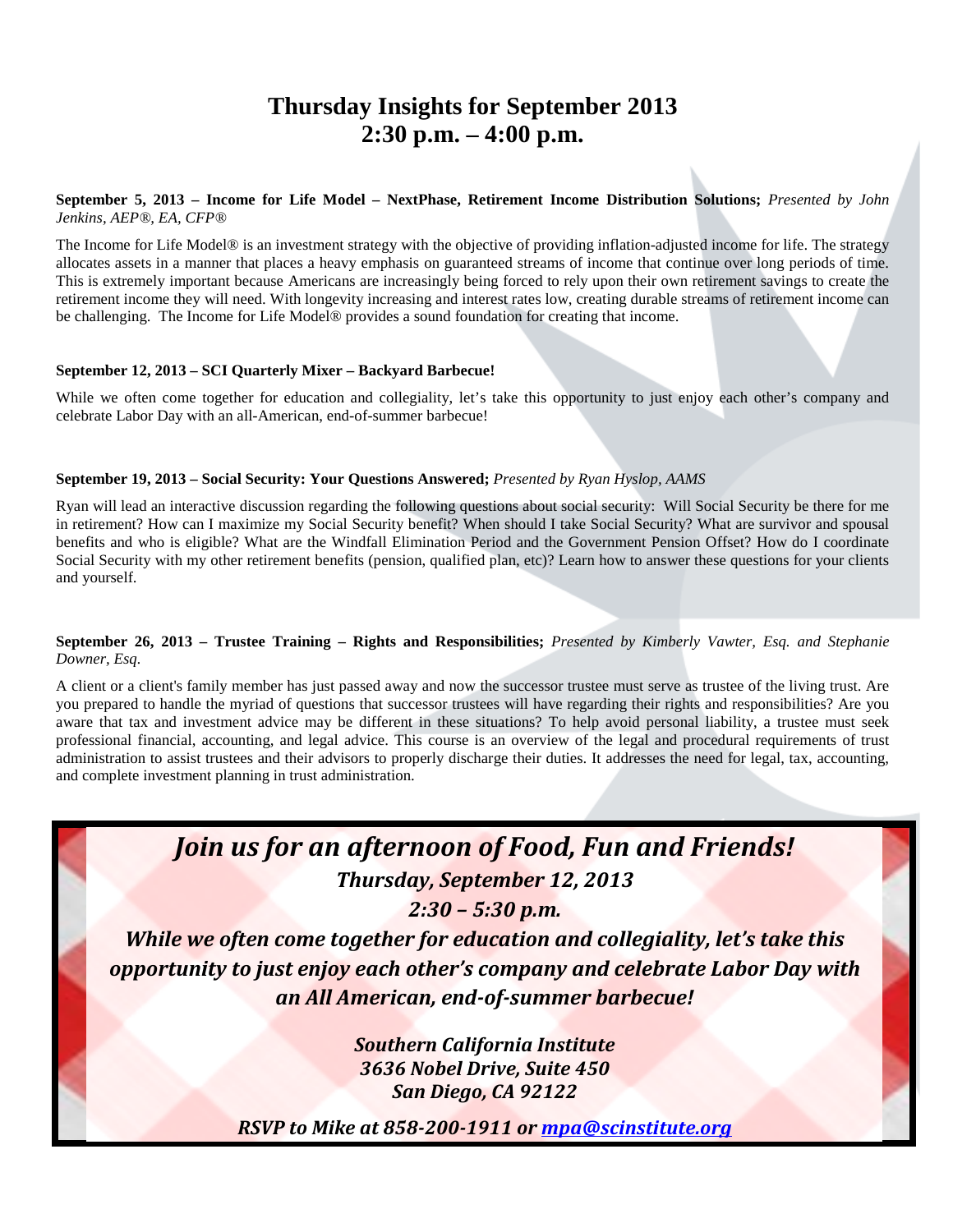## **Thursday Insights for October 2013 2:30 p.m. – 4:00 p.m.**

**October 3, 2013 – Exit Plan Creation: Castles, Moats, and Alligators: How to Protect Your Business Owner Clients' Most Valuable Assets;** *Presented by Gregory Banner, CLU®, CFP®, CRTP and Alejandro Matuk, Esq.* 

This informative technical session will help clients address planning techniques for taking chips off the table sooner, rather than later. The session will also cover different asset protection planning levels, ranging from domestic to offshore planning.

#### **October 10, 2013 – Supporting Family Offices, Trust Companies, and Fiduciaries with the Particular Needs of Affluent Families and Businesses through "Family Partnering";** *Presented by Joseph Strazzeri, Esq. and Carl Sheeler, PhD, CBA, AVA*

"Family Partnering" decreases risk and increases value through benchmarking, planning, and monitoring of families' personal and asset goals.

Joe and Carl share a way to collaborate with other advisors to serve and steward the specialized needs of successful families, businesses, and the family offices, trust companies, and fiduciaries that take care of them. The family engages the firm directly and in turn, with disclosure, and where appropriate, the law firm engages the necessary collaborative advisors in order to:

- Protect the other collaborative advisors' work product as attorney client privileged;
- Create an open exchange of information among the family and all advisors; and
- Compensate the collaborative advisors from the over-all "Family Partnering" fee.

#### **October 17, 2013 – The 5 Most Common Wealth Destroying Mistakes Business Owners Make at the Company Level and How to Fix Them;** *Presented by Mike Rodman, CFP®*

Business owners are overwhelmed trying to increase their revenue and reduce expenses due to the challenging economy. It is virtually impossible for them to focus on the daily business challenges and maximize the wealth planning opportunities that are available within the company. Learn the five most common personal wealth destroying mistakes business owners make every day at the company level and how you can introduce a process to deliver the solutions they need to implement now.

#### **October 24, 2013 – Pre-empted for preparation of the Fall California Forum and FamilyCare™ Barbeque**

The California Forums are yearly events presented by the Southern California Institute, primarily for advisors in estate, financial, and business planning. In today's complex world, no one person can be an expert in all areas of estate, business, tax, and wealth planning. This two-day event will be held on Friday, October  $25<sup>th</sup>$  and Saturday, October  $26<sup>th</sup>$ .

Also join us for an evening of fun on October  $25<sup>th</sup>$  at our annual barbeque including music, games, and great company with the team and families of Strazzeri Mancini LLP.

Register for both events at [www.scinstitute.org.](http://www.scinstitute.org/)

#### **October 31, 2013 – Pre-Empted due to the Strazzeri Mancini and Southern California Institute Team Building Event**

Every 5th Thursday, the Strazzeri Mancini LLP and Southern California Institute Teams close the offices early to enjoy an afternoon of fun team-building activities.

# !!! SAVE THE DATE !!! Fall California Forum & FamilyCare™ Barbeque Friday October 25, 2013 and Saturday, October 26, 2013 Visit [www.scinstitute.org](http://www.scinstitute.org/) for more details and to register